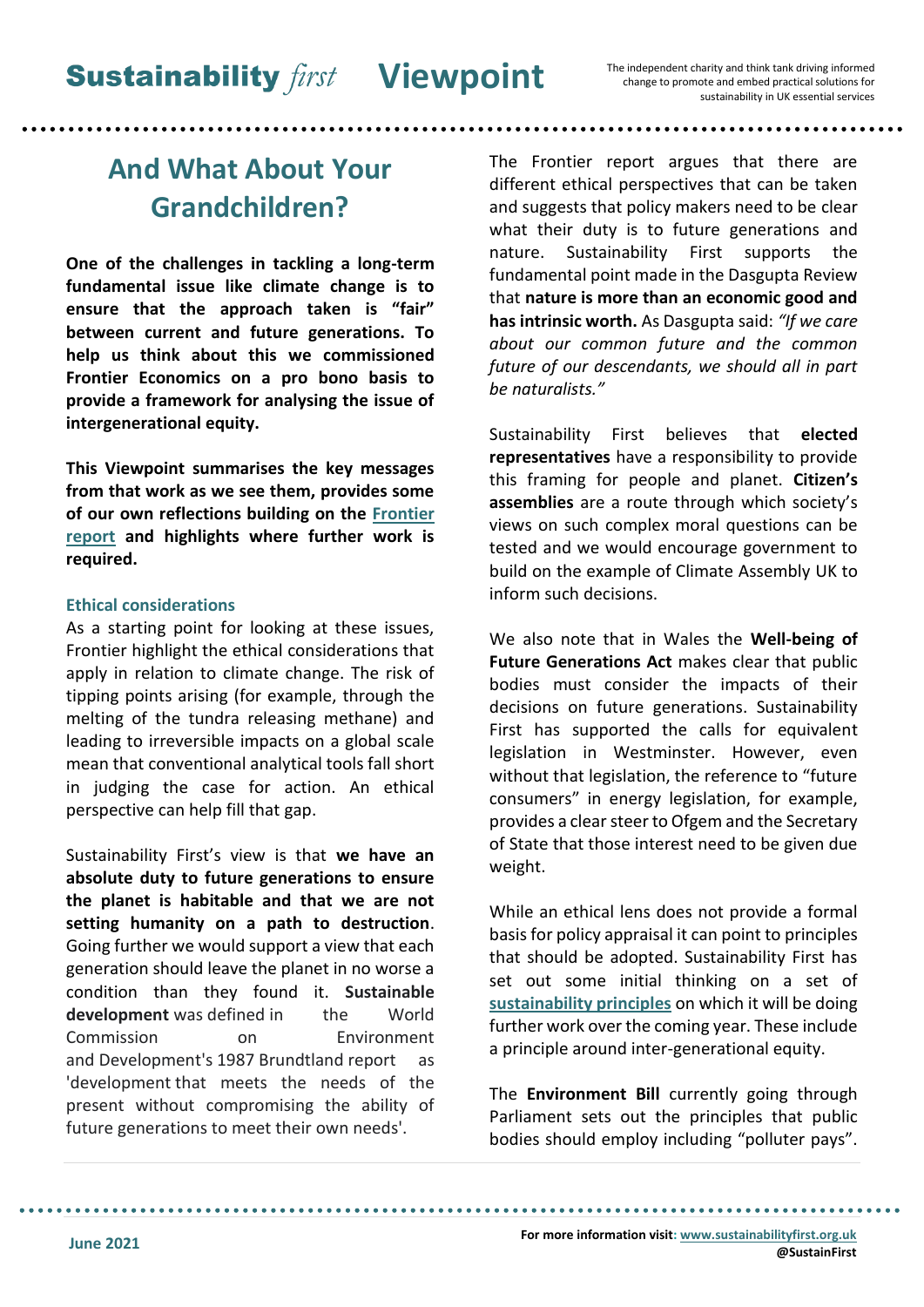While we continue to emit carbon dioxide then this principle places an onus on the current generation to undertake the investment needed to reset the course.

This ethical lens is helpful as well in addressing one of the other challenges with a conventional policy appraisal approach which is that the benefits of our actions on climate change do not accrue directly to the UK but **globally**. We benefit from action by others and we hope that by taking action and showing leadership we can encourage such action.

Parliament's decision to commit to net zero emissions in legislation reflected not the results of a cost-benefit analysis for the UK but a clear sense that this was the right thing to do (with a sanity check that it was affordable). As such it is **ethical considerations** that **underpin the net zero commitment,** and which can also inform some of the choices about the pathways - albeit with more scope for an analytical assessment when the question is about the particular options to be pursued.

# **Economic inputs – policy design and key parameters**

In evaluating policy levers and potential investments policy makers are looking for the best pathway to meet that net zero commitment. Ofgem talks about its goal being to meet net zero at least cost to consumers. Given the other challenges we face around affordability of essential services, this makes sense provided one can be confident that lower cost approaches will indeed still enable us to meet net zero. **We should not be passing on to future generations the risk we will not meet the net zero target**.

The Frontier report identifies the **key policy choices** as being around technology (including whether we should be a leader or a follower),

policy levers and financing (through taxation or debt – or indeed through energy bills).

Policy makers compare options using a **social discount rate** to trade-off between costs and benefits for current and future customers. A key message from the report is that the standard social discount rate that is used by government, and set by Treasury (HMT), reflects an assumption that future generations will be better off and that we will continue to find new and better ways of doing things.

However, as Frontier point out, these assumptions may well not hold when we are looking at climate change. Having to deal with the devastating impacts of climate change may mean that future generations are not richer and some of the changes may be irreversible – even with more money and more innovation.

One way of adjusting for this difference would be to set a lower discount rate – so that future costs and benefits carry a weight more similar to their value today. This is already done for decisions in relation to healthcare, for example, where the view is taken that the value of health remains the same even as we get richer. Frontier suggest this might also apply to climate change policy and HMT have committed to an expert review of the issue. Sustainability First would support such a view and encourage HMT to consider the case for **a lower social discount rate** in its approach to net zero.

Frontier also touch briefly on questions around technology choices and the timing of investment. Investing too early can result in **assets being stranded** (i.e. built but not used) with concerns about future customers paying for assets that are redundant. On the other hand, delaying investment can increase the **risk that targets will not be met** or will only be able to be met at a significantly higher cost. This applies in particular

**For more information visit[: www.sustainabilityfirst.org.uk](http://www.sustainabilityfirst.org.uk/) @SustainFirst**

. . . . . . . .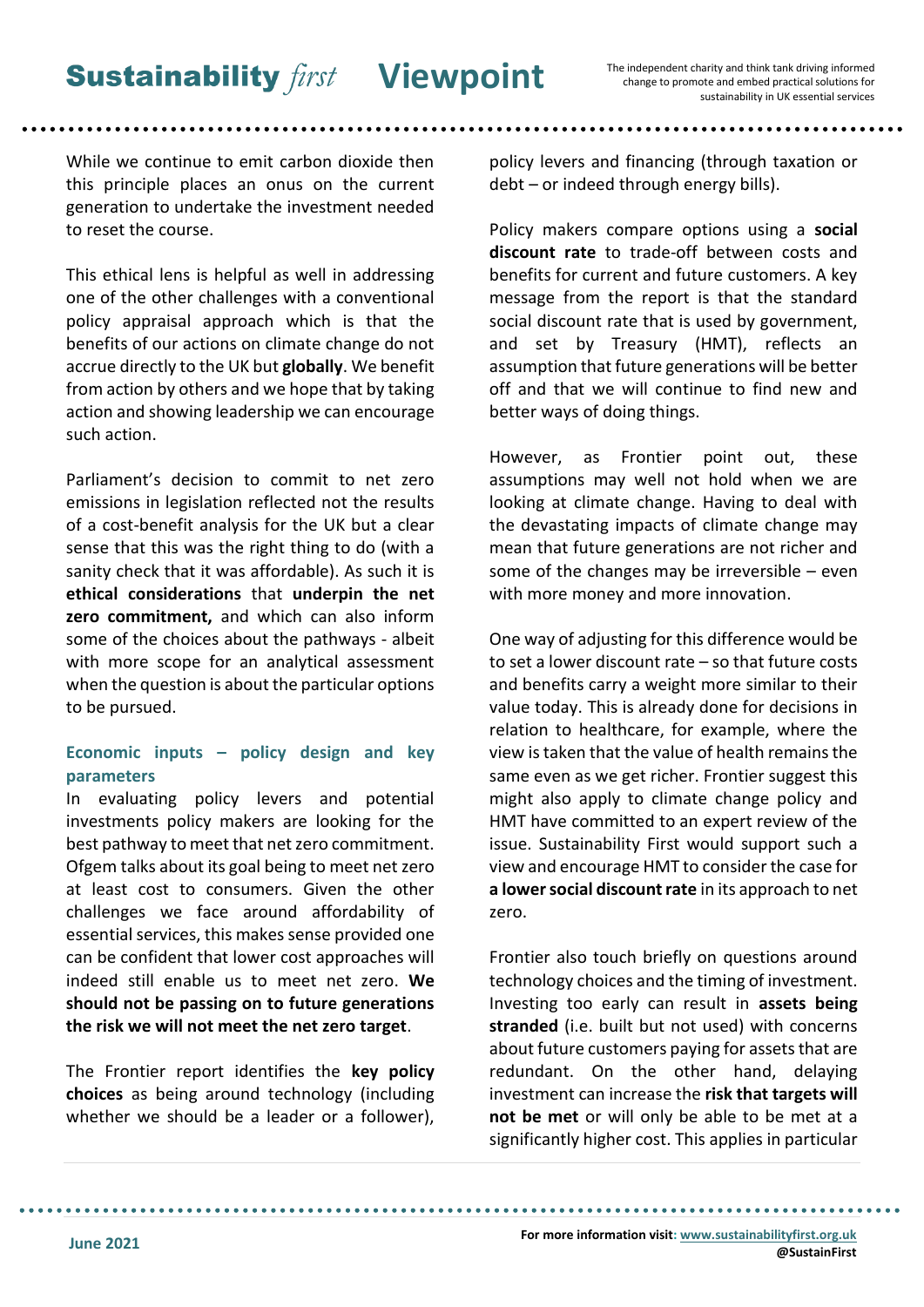**Sustainability first Viewpoint** 

The independent charity and think tank driving informed change to promote and embed practical solutions for sustainability in UK essential services

. . . . . . . . . . . . . . . . . . .

in relation to enabling technology, without which other developments may be held back. In thinking about strategic investments and intergenerational equity it is important that policy makers **think about both sides of the coin.**

Where there is a risk of assets being stranded – as for example on the gas networks – there are additional questions about how the costs should be spread between current and future consumers, as well as the precise nature of the stranding risk. This is an area that Sustainability First believes needs more work<sup>1</sup>.

#### **Policy outputs and outcomes – an analytical framework**

Another feature of the sorts of investments and behavioural changes that are needed to tackle climate change is that, by their nature, they will have much broader costs and benefits than simply those relating to climate. Energy infrastructure investment or changes in transport can have implications for jobs and economic growth, air quality and health. Economists refer to these as **co-benefits** and HMT in their update on net zero made clear that these need to be considered when assessing potential pathways to net zero.

Looking explicitly at the climate impacts, the report highlights the potential significant costs that could fall on future generations if not addressed. These include the **impacts of more extreme weather** – floods, heatwaves, fires and food insecurity. They highlight the natural capital and biodiversity impacts of climate change, explored in depth in the Dasgupta Review, which have a particular intergenerational impact with the risk of irreversible damage being done.

Frontier build on this to present a **framework** that could be used for assessing different pathways and for understanding the intergenerational impacts:



 $1$  The issue of asset stranding is being considered by the CMA as part of the current gas distribution price control (RIIO GD2)

. . . . . . . . . . . . . .

appeals but needs to be debated more openly than a legal appeal allows.